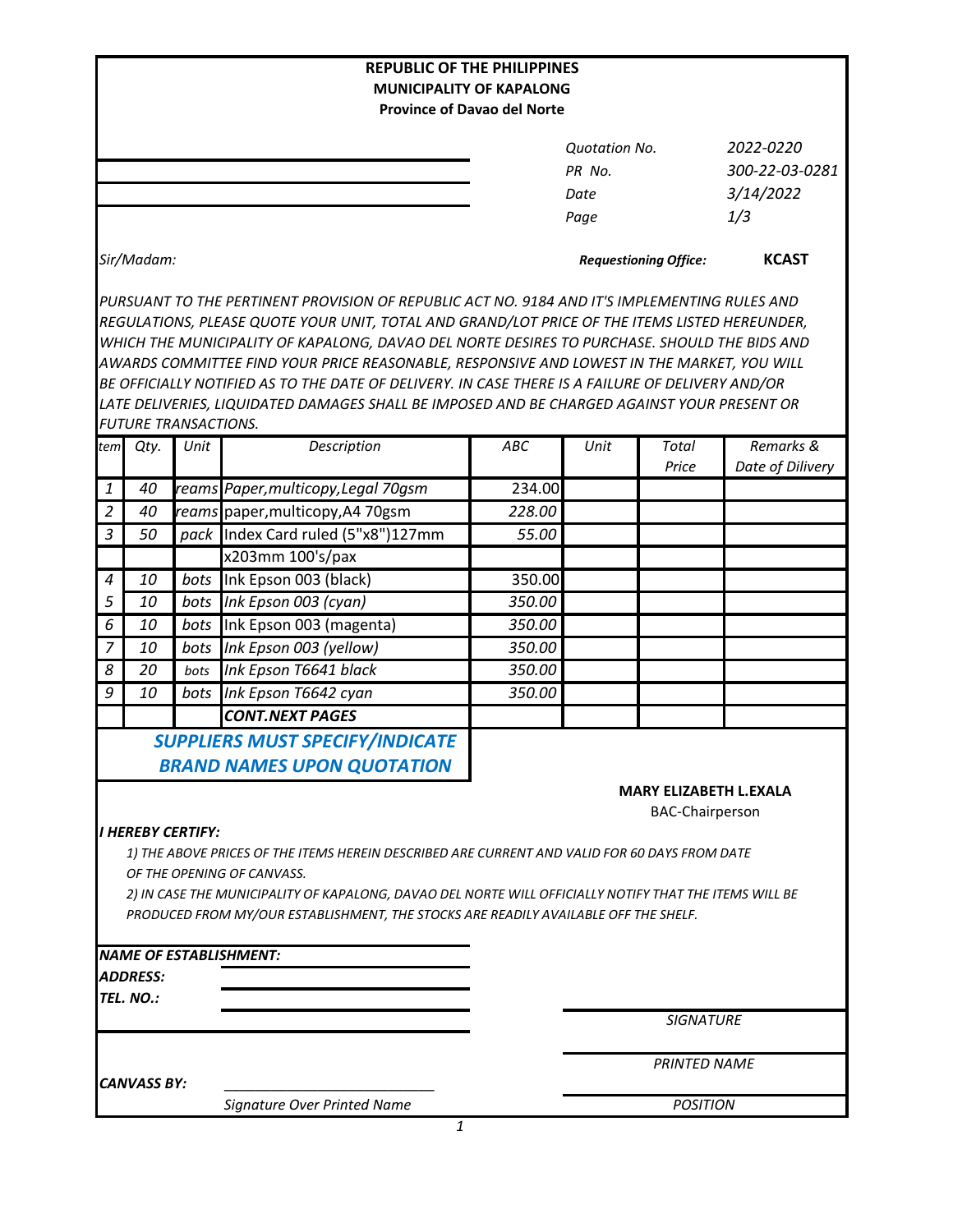|                                                                                                        |                             |       | <b>REPUBLIC OF THE PHILIPPINES</b><br><b>MUNICIPALITY OF KAPALONG</b>                                                                                                                         |                                                         |                              |                     |                  |  |
|--------------------------------------------------------------------------------------------------------|-----------------------------|-------|-----------------------------------------------------------------------------------------------------------------------------------------------------------------------------------------------|---------------------------------------------------------|------------------------------|---------------------|------------------|--|
|                                                                                                        |                             |       |                                                                                                                                                                                               | <b>Province of Davao del Norte</b>                      |                              |                     |                  |  |
|                                                                                                        |                             |       |                                                                                                                                                                                               |                                                         |                              |                     |                  |  |
|                                                                                                        |                             |       |                                                                                                                                                                                               |                                                         | <b>Quotation No.</b>         |                     | 2022-0220        |  |
|                                                                                                        |                             |       |                                                                                                                                                                                               |                                                         | PR No.                       |                     | 300-22-03-0281   |  |
|                                                                                                        |                             |       |                                                                                                                                                                                               |                                                         | Date                         |                     | 3/14/2022        |  |
|                                                                                                        |                             |       |                                                                                                                                                                                               |                                                         | Page                         |                     | 1/3              |  |
| Sir/Madam:                                                                                             |                             |       |                                                                                                                                                                                               |                                                         | <b>Requestioning Office:</b> | <b>KCAST</b>        |                  |  |
|                                                                                                        |                             |       | PURSUANT TO THE PERTINENT PROVISION OF REPUBLIC ACT NO. 9184 AND IT'S IMPLEMENTING RULES AND<br>REGULATIONS, PLEASE QUOTE YOUR UNIT, TOTAL AND GRAND/LOT PRICE OF THE ITEMS LISTED HEREUNDER, |                                                         |                              |                     |                  |  |
|                                                                                                        |                             |       | WHICH THE MUNICIPALITY OF KAPALONG, DAVAO DEL NORTE DESIRES TO PURCHASE. SHOULD THE BIDS AND                                                                                                  |                                                         |                              |                     |                  |  |
|                                                                                                        |                             |       | AWARDS COMMITTEE FIND YOUR PRICE REASONABLE, RESPONSIVE AND LOWEST IN THE MARKET, YOU WILL                                                                                                    |                                                         |                              |                     |                  |  |
|                                                                                                        |                             |       | BE OFFICIALLY NOTIFIED AS TO THE DATE OF DELIVERY. IN CASE THERE IS A FAILURE OF DELIVERY AND/OR                                                                                              |                                                         |                              |                     |                  |  |
|                                                                                                        |                             |       | LATE DELIVERIES, LIQUIDATED DAMAGES SHALL BE IMPOSED AND BE CHARGED AGAINST YOUR PRESENT OR                                                                                                   |                                                         |                              |                     |                  |  |
|                                                                                                        | <b>FUTURE TRANSACTIONS.</b> |       |                                                                                                                                                                                               |                                                         |                              |                     |                  |  |
| tem                                                                                                    | Qty.                        | Unit  | Description                                                                                                                                                                                   | ABC                                                     | Unit                         | Total               | Remarks &        |  |
| No.                                                                                                    |                             |       |                                                                                                                                                                                               |                                                         | Price                        | Price               | Date of Delivery |  |
| 10                                                                                                     | 10                          | bots  | Ink Epson T6643 magenta                                                                                                                                                                       | 350.00                                                  |                              |                     |                  |  |
| 11                                                                                                     | 10                          | bots  | Ink Epson T6644 yellow                                                                                                                                                                        | 350.00                                                  |                              |                     |                  |  |
| 12                                                                                                     | 75                          | pack  | Mailing envelope long size 50's/pack                                                                                                                                                          | 40.00                                                   |                              |                     |                  |  |
| 13                                                                                                     | $\mathbf{1}$                |       | packs Acetate film 100 sheets (A4T)                                                                                                                                                           | 898.00                                                  |                              |                     |                  |  |
| 14                                                                                                     | 1                           | packs | Acetate film 100 sheets (Long)                                                                                                                                                                | 996.00                                                  |                              |                     |                  |  |
| 15                                                                                                     | 10                          | rolls | <b>Ring binder</b>                                                                                                                                                                            | 55.00                                                   |                              |                     |                  |  |
| 16                                                                                                     | 100                         | pcs   | Folder, legal, glossy (pink)                                                                                                                                                                  | 10.00                                                   |                              |                     |                  |  |
| 17                                                                                                     | 20                          | packs | Photocopier 20 sheets, A4 size                                                                                                                                                                | 102.00                                                  |                              |                     |                  |  |
| 18                                                                                                     | 5                           | pack  | Folder tagboard, legal size, 100                                                                                                                                                              | 684.00                                                  |                              |                     |                  |  |
|                                                                                                        |                             |       | pcs/pack (Brown w/Inner white                                                                                                                                                                 |                                                         |                              |                     |                  |  |
|                                                                                                        |                             |       |                                                                                                                                                                                               |                                                         |                              |                     |                  |  |
|                                                                                                        |                             |       | <b>SUPPLIER MUST SPECIFY/INDICATE</b>                                                                                                                                                         |                                                         |                              |                     |                  |  |
|                                                                                                        |                             |       | <b>BRAND NAMES UPON QUOTATION</b>                                                                                                                                                             |                                                         |                              |                     |                  |  |
|                                                                                                        |                             |       |                                                                                                                                                                                               |                                                         |                              |                     |                  |  |
|                                                                                                        |                             |       |                                                                                                                                                                                               | <b>MARY ELIZABITH L.EXALA</b><br><b>BAC-Chairperson</b> |                              |                     |                  |  |
|                                                                                                        | <b>I HEREBY CERTIFY:</b>    |       |                                                                                                                                                                                               |                                                         |                              |                     |                  |  |
|                                                                                                        |                             |       | 1) THE ABOVE PRICES OF THE ITEMS HEREIN DESCRIBED ARE CURRENT AND VALID FOR 60 DAYS FROM DATE                                                                                                 |                                                         |                              |                     |                  |  |
|                                                                                                        |                             |       | OF THE OPENING OF CANVASS.                                                                                                                                                                    |                                                         |                              |                     |                  |  |
| 2) IN CASE THE MUNICIPALITY OF KAPALONG, DAVAO DEL NORTE WILL OFFICIALLY NOTIFY THAT THE ITEMS WILL BE |                             |       |                                                                                                                                                                                               |                                                         |                              |                     |                  |  |
|                                                                                                        |                             |       | PRODUCED FROM MY/OUR ESTABLISHMENT, THE STOCKS ARE READILY AVAILABLE OFF THE SHELF.                                                                                                           |                                                         |                              |                     |                  |  |
|                                                                                                        |                             |       |                                                                                                                                                                                               |                                                         |                              |                     |                  |  |
|                                                                                                        |                             |       | <b>NAME OF ESTABLISHMENT:</b>                                                                                                                                                                 |                                                         |                              |                     |                  |  |
|                                                                                                        | <b>ADDRESS:</b>             |       |                                                                                                                                                                                               |                                                         |                              |                     |                  |  |
|                                                                                                        | TEL. NO.:                   |       |                                                                                                                                                                                               |                                                         |                              |                     |                  |  |
|                                                                                                        |                             |       |                                                                                                                                                                                               |                                                         |                              | <b>SIGNATURE</b>    |                  |  |
| <b>CANVASS BY:</b>                                                                                     |                             |       |                                                                                                                                                                                               |                                                         |                              | <b>PRINTED NAME</b> |                  |  |
|                                                                                                        |                             |       |                                                                                                                                                                                               |                                                         |                              |                     |                  |  |
|                                                                                                        |                             |       | Signature Over Printed Name                                                                                                                                                                   |                                                         |                              | <b>POSITION</b>     |                  |  |
|                                                                                                        |                             |       | 2                                                                                                                                                                                             |                                                         |                              |                     |                  |  |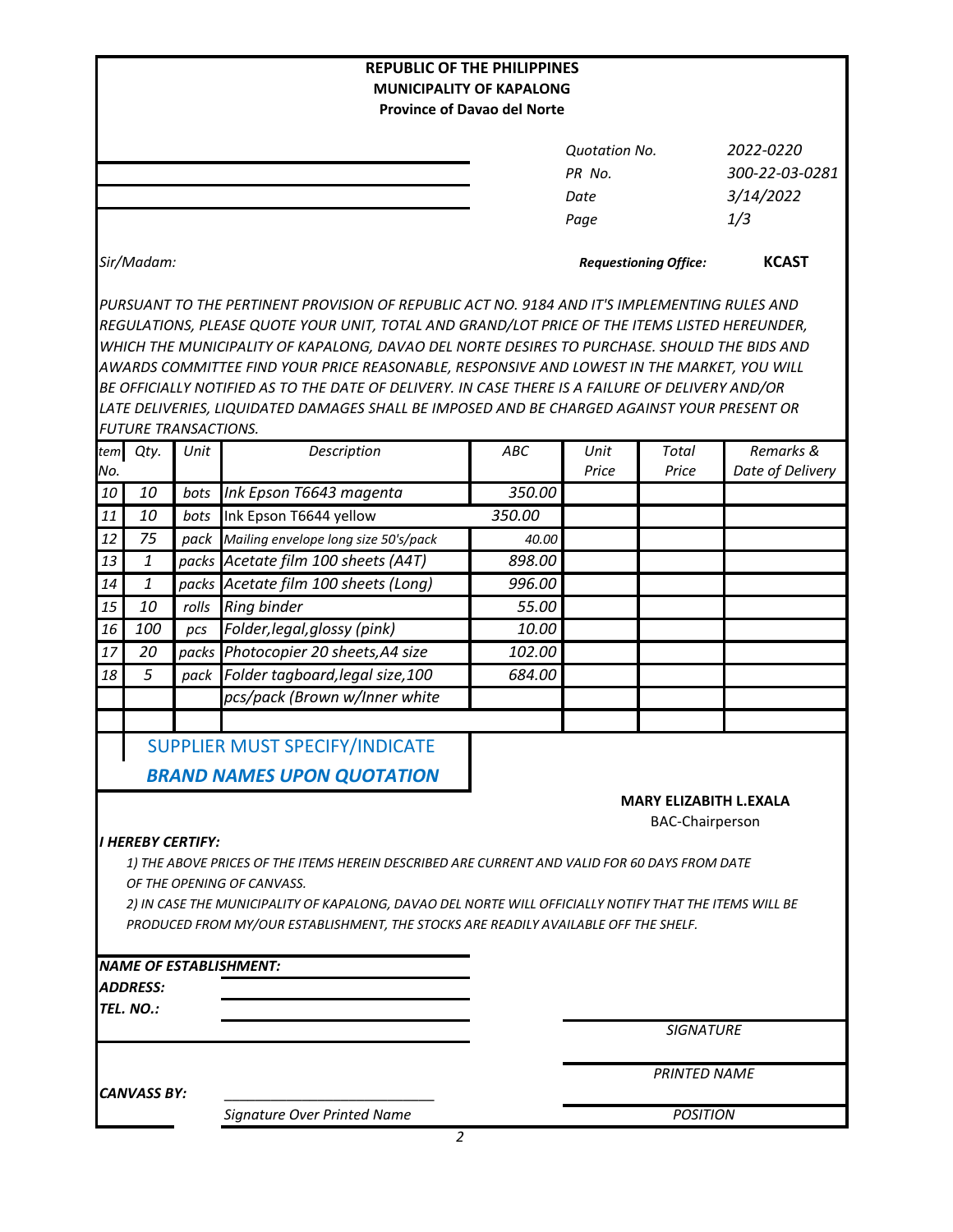|                    |                              |      | <b>REPUBLIC OF THE PHILIPPINES</b>                                                                                                                                                                                                                                                                                                                                                                                                                                                                                                                                                             | <b>MUNICIPALITY OF KAPALONG</b>    |                                                |                                                         |                  |
|--------------------|------------------------------|------|------------------------------------------------------------------------------------------------------------------------------------------------------------------------------------------------------------------------------------------------------------------------------------------------------------------------------------------------------------------------------------------------------------------------------------------------------------------------------------------------------------------------------------------------------------------------------------------------|------------------------------------|------------------------------------------------|---------------------------------------------------------|------------------|
|                    |                              |      |                                                                                                                                                                                                                                                                                                                                                                                                                                                                                                                                                                                                | <b>Province of Davao del Norte</b> |                                                |                                                         |                  |
|                    |                              |      |                                                                                                                                                                                                                                                                                                                                                                                                                                                                                                                                                                                                |                                    | <b>Quotation No.</b><br>PR No.<br>Date<br>Page | 2022-0220<br>300-22-03-0281<br>3/14/2022<br>1/3         |                  |
|                    | Sir/Madam:                   |      |                                                                                                                                                                                                                                                                                                                                                                                                                                                                                                                                                                                                |                                    |                                                | <b>Requestioning Office:</b>                            | <b>KCAST</b>     |
|                    | <b>FUTURE TRANSACTIONS.</b>  |      | PURSUANT TO THE PERTINENT PROVISION OF REPUBLIC ACT NO. 9184 AND IT'S IMPLEMENTING RULES AND<br>REGULATIONS, PLEASE QUOTE YOUR UNIT, TOTAL AND GRAND/LOT PRICE OF THE ITEMS LISTED HEREUNDER,<br>WHICH THE MUNICIPALITY OF KAPALONG, DAVAO DEL NORTE DESIRES TO PURCHASE. SHOULD THE BIDS AND<br>AWARDS COMMITTEE FIND YOUR PRICE REASONABLE, RESPONSIVE AND LOWEST IN THE MARKET, YOU WILL<br>BE OFFICIALLY NOTIFIED AS TO THE DATE OF DELIVERY. IN CASE THERE IS A FAILURE OF DELIVERY AND/OR<br>LATE DELIVERIES, LIQUIDATED DAMAGES SHALL BE IMPOSED AND BE CHARGED AGAINST YOUR PRESENT OR |                                    |                                                |                                                         |                  |
|                    | tem Qty.                     | Unit | Description                                                                                                                                                                                                                                                                                                                                                                                                                                                                                                                                                                                    | ABC                                | Unit                                           | <b>Total</b>                                            | Remarks &        |
| No.                |                              |      |                                                                                                                                                                                                                                                                                                                                                                                                                                                                                                                                                                                                |                                    |                                                | Price                                                   | Date of Dilivery |
| 19                 | 5                            | pack | Folder tagboard, legal size, 100<br>pcs/pack white                                                                                                                                                                                                                                                                                                                                                                                                                                                                                                                                             | 798.00                             |                                                |                                                         |                  |
| 20                 | 45                           | pcs  | <b>Tabbing Letter</b>                                                                                                                                                                                                                                                                                                                                                                                                                                                                                                                                                                          | 35.00                              |                                                |                                                         |                  |
|                    |                              |      |                                                                                                                                                                                                                                                                                                                                                                                                                                                                                                                                                                                                |                                    |                                                |                                                         |                  |
|                    |                              |      |                                                                                                                                                                                                                                                                                                                                                                                                                                                                                                                                                                                                |                                    |                                                |                                                         |                  |
|                    |                              |      | TOTAL APPROVED BUDGET CONTRACT                                                                                                                                                                                                                                                                                                                                                                                                                                                                                                                                                                 | 70,199.00                          |                                                |                                                         |                  |
|                    |                              |      | <b>SUPPLIERS MUST SPECIFY/INDICATE</b>                                                                                                                                                                                                                                                                                                                                                                                                                                                                                                                                                         |                                    |                                                |                                                         |                  |
|                    |                              |      | <b>BRAND NAMES UPON QUOTATION</b>                                                                                                                                                                                                                                                                                                                                                                                                                                                                                                                                                              | 0                                  |                                                |                                                         |                  |
|                    | <b>I HEREBY CERTIFY:</b>     |      | 1) THE ABOVE PRICES OF THE ITEMS HEREIN DESCRIBED ARE CURRENT AND VALID FOR 60 DAYS FROM DATE<br>OF THE OPENING OF CANVASS.<br>2) IN CASE THE MUNICIPALITY OF KAPALONG, DAVAO DEL NORTE WILL OFFICIALLY NOTIFY THAT THE ITEMS WILL BE<br>PRODUCED FROM MY/OUR ESTABLISHMENT, THE STOCKS ARE READILY AVAILABLE OFF THE SHELF.                                                                                                                                                                                                                                                                   |                                    |                                                | <b>MARY ELIZABETH L.EXALA</b><br><b>BAC-Chairperson</b> |                  |
|                    |                              |      | <b>NAME OF ESTABLISHMENT:</b>                                                                                                                                                                                                                                                                                                                                                                                                                                                                                                                                                                  |                                    |                                                |                                                         |                  |
|                    | <b>ADDRESS:</b><br>TEL. NO.: |      |                                                                                                                                                                                                                                                                                                                                                                                                                                                                                                                                                                                                |                                    |                                                |                                                         |                  |
|                    |                              |      |                                                                                                                                                                                                                                                                                                                                                                                                                                                                                                                                                                                                |                                    |                                                | <b>SIGNATURE</b>                                        |                  |
| <b>CANVASS BY:</b> |                              |      |                                                                                                                                                                                                                                                                                                                                                                                                                                                                                                                                                                                                |                                    | <b>PRINTED NAME</b>                            |                                                         |                  |
|                    |                              |      | Signature Over Printed Name                                                                                                                                                                                                                                                                                                                                                                                                                                                                                                                                                                    |                                    |                                                | <b>POSITION</b>                                         |                  |
|                    |                              |      | 3                                                                                                                                                                                                                                                                                                                                                                                                                                                                                                                                                                                              |                                    |                                                |                                                         |                  |